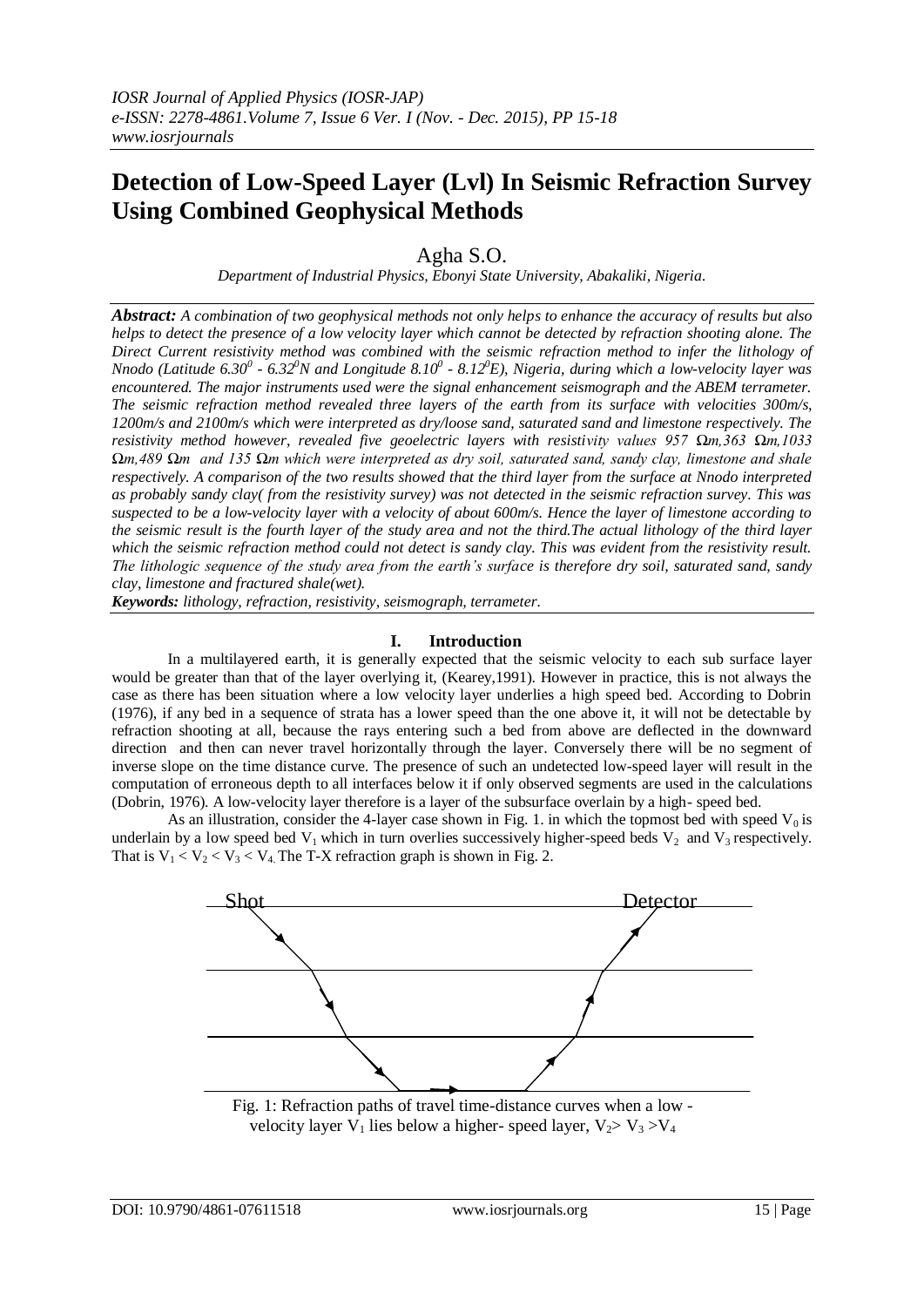

### Distance, X

Fig. 2: Time distance graph of a four layer case seismic refraction survey, were the second layer with velocity  $v_2$  was undetected.

Fig.2 shows the slope of the signals with speed,  $V_1$ ,  $V_2$ ,  $V_3$ . The low velocity layer  $V_1$  did not show on the graph and thus cannot be detected by the seismic refraction method.

According to Stacy(1992), it is not possible to detect the existence of a low speed seismic layer with seismic data alone. The presence of such a layer can however be detected by integrated geophysical method.

Integrated geophysical surveys, including the seismic refraction method and the direct current(d.c) resistivity method were carried out at Nnodo, Nigeria with the aim of inferring the lithology of the area. Nnodo lies within Latitude  $6.30^0 - 6.32^0$ N and Longitude  $8.10^0 - 8.12^0$ E. It has an area of about  $20 \text{km}^2$ . No known geophysical survey has been previously carried out at Nnodo. But some geo-surveys have been carried out in nearby towns to it. Agha et al (2010) carried out a seismic refraction survey at Mgbom(lat.  $5.80^{\circ}$  =  $5.90^{\circ}$ N and  $\log 7.88^\circ - 7.98^\circ$ E). Their aim was to estimate the elastic constants of subsurface rocks of the area which included the Young's modulus, E, the bulk modulus K, and the shear modulus,  $\mu$ . The refraction paths of both compressional and shear waves were utilised in the investigation using a 3-channel seismograph and its accessories. The result showed that the first and second layers from the earth's surface at Mgbom have Poisson's ratio of 0.13 and 0.23 respectively, giving  $\mu$  – values of 1.7 x 10<sup>8</sup>N/m<sup>2</sup> and 2.4 x 10<sup>8</sup>N/m<sup>2</sup> and Kvalues of 2.5 x  $10^8$ N/m<sup>2</sup> and 6.9 x  $10^8$ N/m<sup>2</sup> and E-values as 5.6 x  $10^8$  and 11.2 x  $10^8$ N/m<sup>2</sup> respectively. The result indicates that Mgbom rocks have desirable elastic properties suitable for construction works. Agha and Nnabo(2013) carried out a d.c resistivity survey at Nkwegu(20km south of Nnodo) aimed at deducing the lithology of the area. They used ABEM terrammeter(SAS 300C). The result of their investigation showed that the average resistivity and thickness of the earth layers in the study area from the surface are 917.64Ωm and 1.3m for the first layer; 138.89Ωm and 8.8m for the second layer; 480.82Ωm and 17.9m for the third layer and 65.96Ωm and 21.5m for the fourth layer respectively. The result indicates that the first four layers of Nkwegu are made up of lateritic overburden, wet feruginised clay, fissile dry shale and consolidated wet shale accordingly.

#### **II. Materials And Method**

**Materials:** The materials used in the seismic refraction survey include a 3-channel seismograph, P-wave detectors and cable, sledge hammer and metal plate (as wave source) and a global positioning system (GPS). For the resistivity survey, an ABEM terrameter (SAS 300C) current and potential electrode pairs, cables, pegs and a twine.

**Method:** Both the seismic survey and the resistivity survey were run along the same profile lines one after the other at three different locations within the study area. The shot-detector spacing in the refraction survey was 4.5m while the traverse length was 60m. In the resistivity survey, Schlumberger electrode configuration was used and vertical electrode sounding was carried out.

#### **III. Results And Discussion**

**Results:** Sample results from the study area are shown in Fig. 3 and Fig. 4.

**Discussion:** Three subsurface layers were obvious from the T-X plot of refraction data shown in Fig. 3. These layers had compressional(P)-wave velocities of 300m/s, 1200m/s and 2100m/s and were interpreted as dry/loose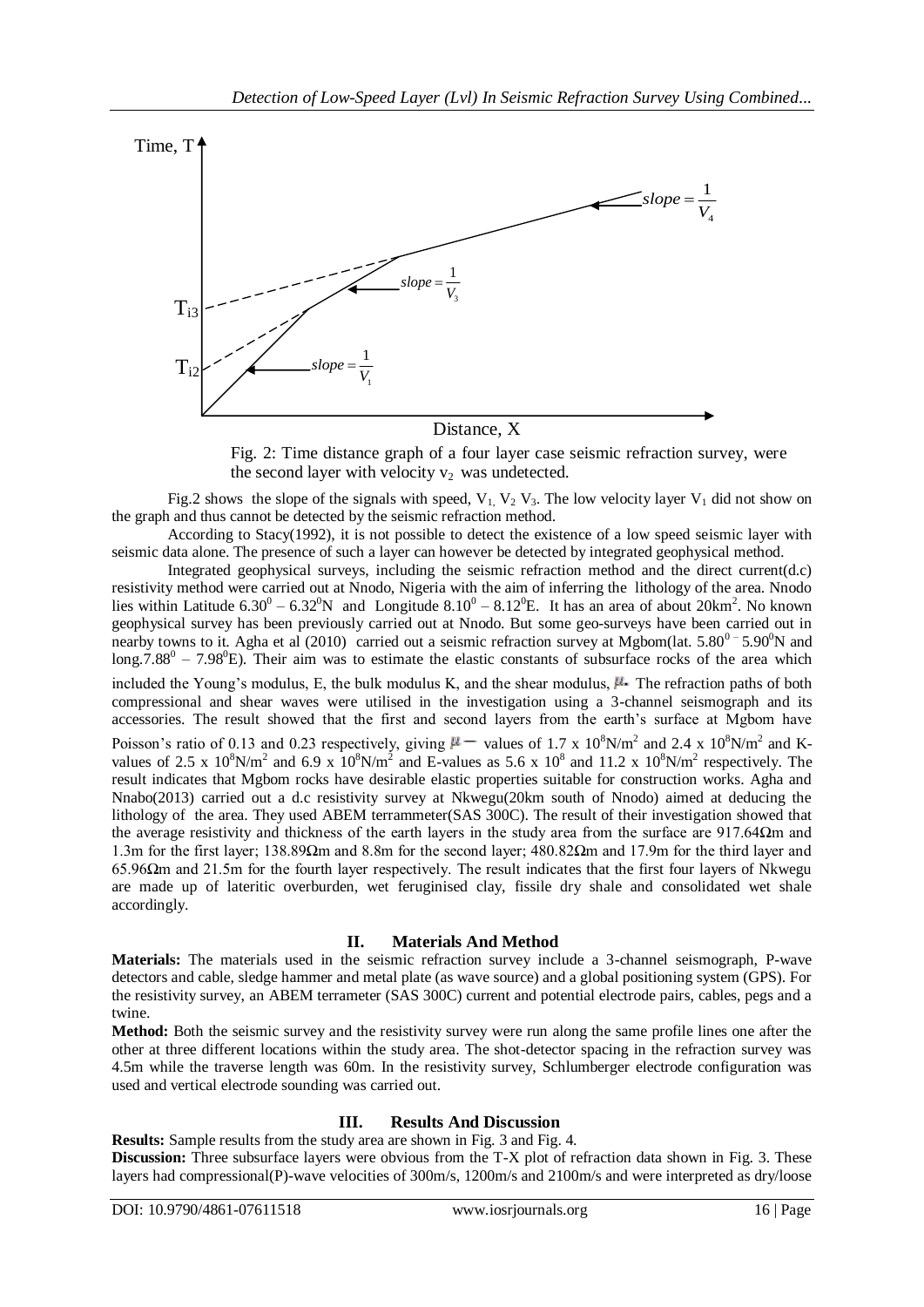sand, saturated sand and limestone deposits respectively. From the resistivity curve of Fig. 4, five geoelectric layers were revealed with apparent resistivities of 957 $\Omega$ m, 363  $\Omega$ m, 1033  $\Omega$ m, 489  $\Omega$ m and 136  $\Omega$ m respectively. These were interpreted to be made up of dry soil, saturated sand, sandy clay, limestone and fractured shale(wet) for the first five layers respectively. The seismic velocities of dry sand, saturated sand, sandy clay, limestone and saturated shale are about 300m/s, 1500m/s, 600m/s, 2000m/s and 2800m/s respectively(Grant and West,1965; Dobrin, 1976). Since seismic velocity increases generally with depth, there is a velocity inversion at the third layer – the sandy clay layer. This 600m/s layer is therefore a low-velocity layer which the seismic refraction method could not detect.

#### **IV. Conclusion**

In the light of the fore-going discussion, we conclude that (i) the first two layers of Nnodo, the study area consists of dry soil and saturated sand respectively (ii) there is a low-velocity layer(LVL) at Nnodo (iii) this layer(the LVL) was not detectable by refraction shooting as we can see from travel-time versus offset seismic refraction curve. (iv) the low-velocity layer is the third layer of the area and is probably sandy clay in composition (v) the fourth and fifth layers of the study area are probably made up of limestone and shale respectively.



**Fig. 3: T-X plot of Seismic refraction data obtained from the study area.**



**Fig. 4: VES curve of resistivity data obtained along the same profile**